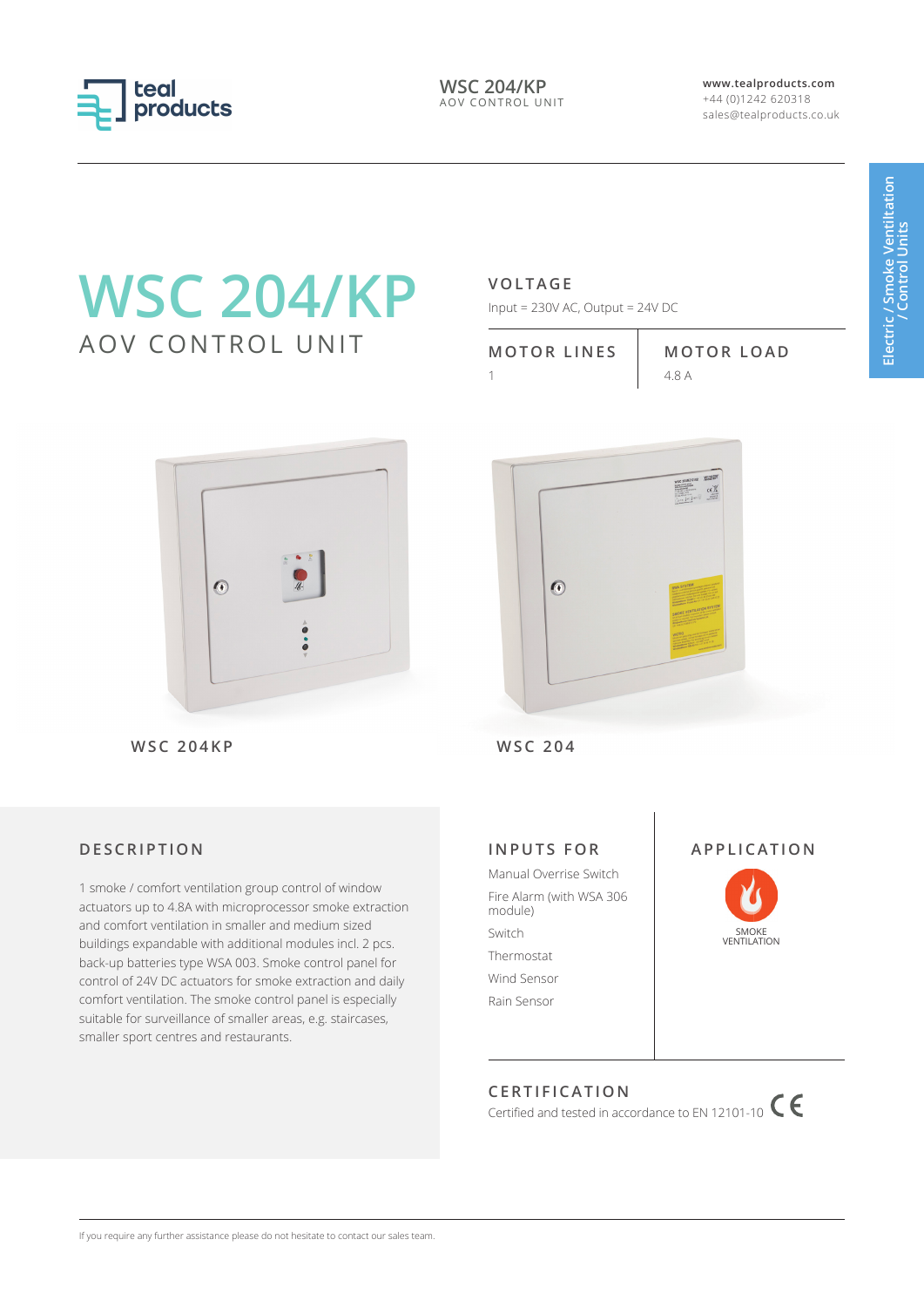

# **DESCRIPTION (CONTINUED)**

#### **WSC 204 / WSC 204BZ / WSC 204KP**.

The smoke control panel is supplied in plastic housing and can be either countersunk mounted or surface mounted (frame for surface mounting is supplied).

#### **WSC 204.**

The smoke control panel opens the windows actuators during smoke.

#### **WSC 204BZ**

The smoke control panel closes the windows actuators during smoke.

#### **WSC 204KP**

The smoke control panel opens the windows actuators during smoke. The panel is supplied with one break glass unit and one keypad both integrated in the door. As the keypad and break glass unit are internal to the smoke panel installation is easy and quick and saves costs. The keypad is used for daily comfort ventilation.

### **WSC 204MH**

The smoke control panel opens the windows actuators during smoke. The smoke control panel is supplied in steel housing and is suitable for surface mounting.

#### **Extension**

By linking several smoke control panels in a master/slave system, the smoke control unit can also be used in larger buildings (master/slave module type WSA 301 required).

#### **Special technical features**

approval according to EN 12101-10 for smoke extraction combined with comfort ventilation built-in uninterruptible power supply 2 pcs. WSA 003 (min. 72h battery back-up in case of voltage loss) cable surveillance on break glass unit cable surveillance on smoke detector input (if used) survey on actuator outlet breakage of smoke signal lines 1 and 2 are seen separately via diodes on the bottom plate fault display via diagnostic LEDs incident reporting is programmable as smoke triggering smoke triggering when temperature inside the compact unit exceeds 72°C.

#### **Connection options**

acuator with end switch or electronical load switch of tripping by BMS via potential-free contact (ASV module WSA 306 required) in connection with comfort ventilation signals from BMSunits can be received wind/rain sensor without additional plug in module 15 ventilation keypads with "indicator" or as many "open" indicators

10 smoke detectors type WSA 300 61 or WSA 310 4 break glass units (primary), type WSK 320 or type WSK 321 15 break glass units (secondary), type WSK 330

## **TECHNICAL DATA**

| Primary Voltage (Input)    | 230V AC                                                                                        |
|----------------------------|------------------------------------------------------------------------------------------------|
| Secondary Voltage (Output) | 24V DC                                                                                         |
| Motor Load                 | 4.8 A                                                                                          |
| <b>Motor Lines</b>         | $\overline{ }$                                                                                 |
| Inputs                     | Manual Override Switch, Smoke Sensor, Fire Alarm, Switch, Thermostat, Wind Sensor, Rain Sensor |
| <b>Operating Condition</b> | $-5^{\circ}$ C - $+40^{\circ}$ C                                                               |
| <b>Battery Backup</b>      | $>72$ hr                                                                                       |
| <b>Size</b>                | 368 x 353 x 97 mm                                                                              |
| Protection Type            | IP 30                                                                                          |
| Delivery                   | 1 x Control Unit & 2 x Batteries                                                               |
| <b>Battery Size</b>        | 2 x 12V 3.4Ah                                                                                  |
| Certification              | EN 12101-10                                                                                    |

If you require any further assistance please do not hesitate to contact our sales team.